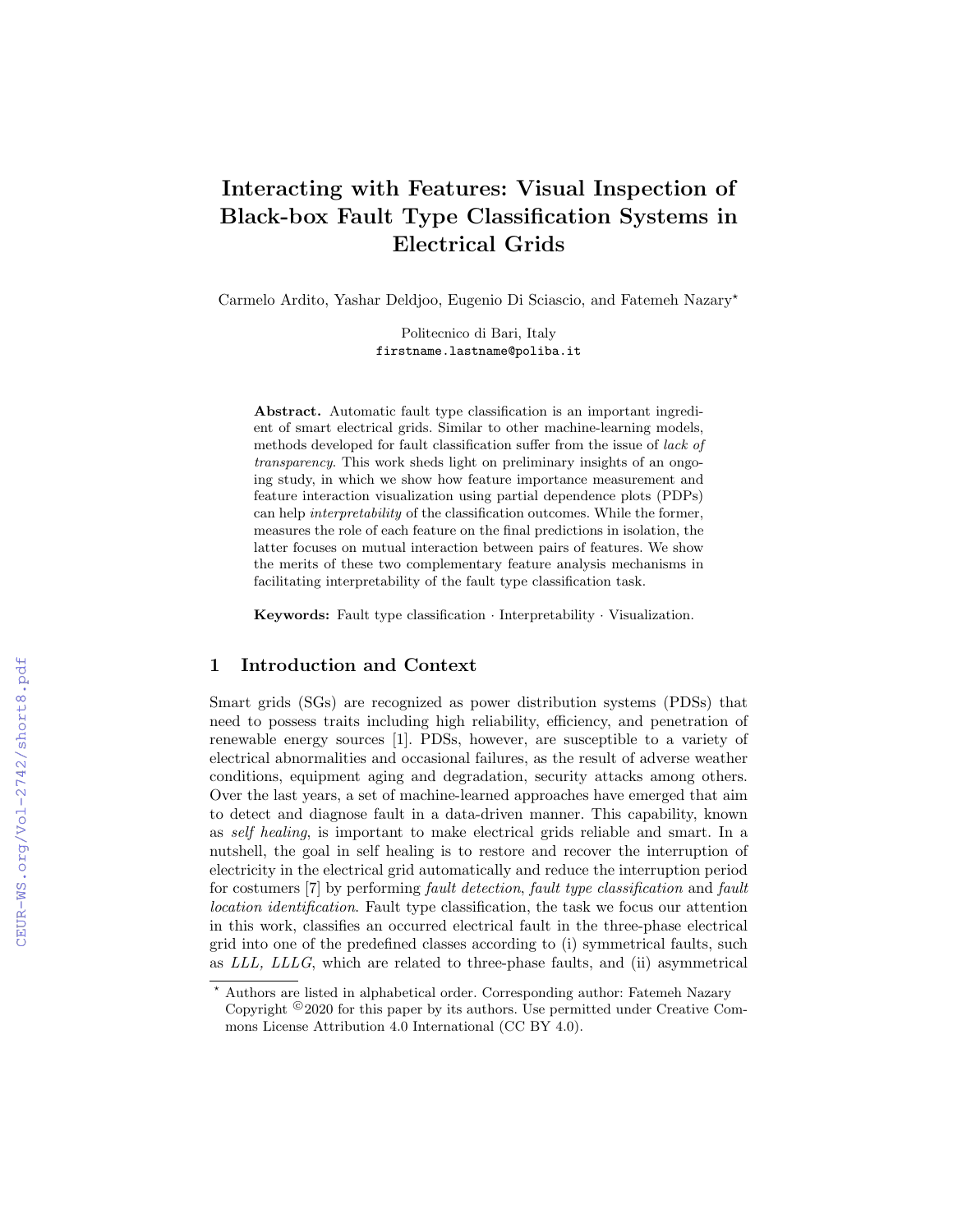faults, such as  $LG$ ,  $LL$ ,  $LLG$ , which show line-to-ground, line-to-line and lineto-line-to-ground faults respectively.

A common characteristic of the prior literature is that the nature of the empirical experiments carried out orients toward the prediction aspect of the fault event, aiming to find an answer to questions such as "is it possible to detect a fault using ML techniques reliably"? or "which classification technique can more accurately predict a class type?" and so forth. Regretfully, such trends for full automation of PDS's self-healing capability are not designed to inform human operators who have relied on manual/visual awareness for a long time. To keep humans involved in the control loop, it is crucial to design interpretable ML models that can replace these black-box prediction models and to produce rules that can be understood with little inspection.

Motivated by this observation, the work at hand puts its attention outside the subject of proposing another classification method for fault prediction, instead it tries to focus on the central question "Given popular classification techniques already recognized by the community, is it possible to exploit the results of predictions in order to obtain more interpretable outcomes?"

The contributions of this work are two-fold:

- 1. Feature extraction and representation: we rely on features extracted from the three-phase voltage signals, represented in both time and frequency (transform) domains. For feature representation, we compute the  $n$ -th moment of the probability distribution functions (PDFs) [11]  $(n \in [1, 4])$  together with the energy and max of the signals on both time- and frequencydomain signals.
- 2. Interpretability: To better facilitate interpretability, we utilize *feature im*portance measurement by employing the model-dependent technique based on decision tree [12], and further propose to utilize visual analytic techniques using partial dependence plots (PDPs) [8]. These two complementary visual analysis techniques measure/visualize the individual impact of features and their pairwise relationship on the final classification outcome, thereby helping user interpret the results of the classification model at hand.

The results of our empirical study show that in general, the computed features in this work are not only descriminative for our classification scenario, but are also easily interpretable, making the classification process transparent. While previous works have exploited features coming from signal or transform domains [4, 10, 5], our approach for *computing n-the PDF moments* of the both time and frequency signals, extracts rich information from signals that tend to be mutually complementary in some cases. In fact, by combining feature visualization (what is the relationship between features?) with attribution (how does it affect the output?), we can explore how the classifier decides between different fault types. The current work presented in this paper is the preliminary result of a larger ongoing study that makes advances to interpretability of ML models in the context of SGs, providing new insights on how to interpret results of fault prediction by proposing an inexpensive feature extraction, feature selection and visualization technique.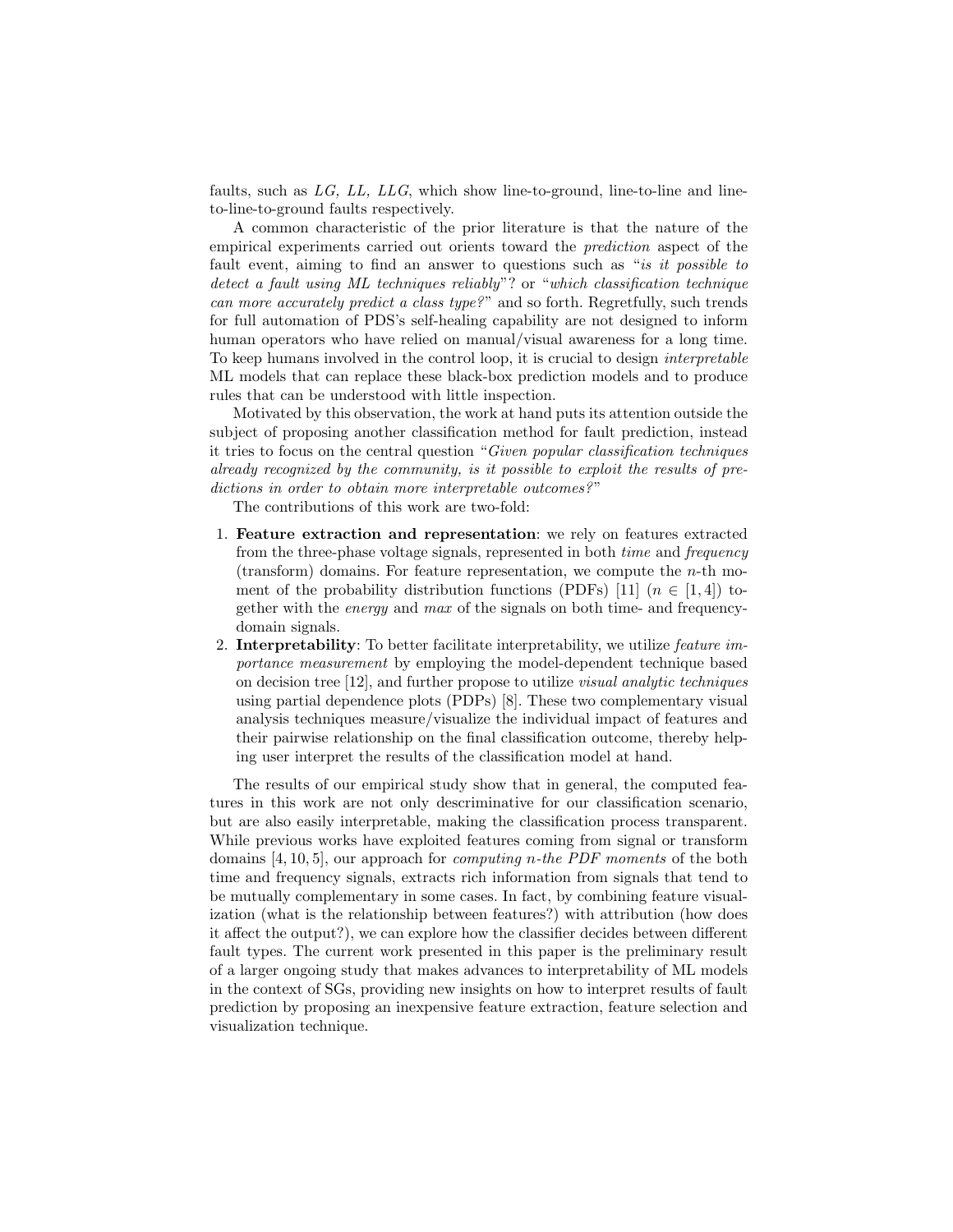

Fig. 1. The main processing stages in our proposed system

# 2 Proposed method

The goal of the proposed method is two-fold: (i) fault-type classification, and (ii) interpretability achieved via feature importance measurement and data visualization. The main processing stages involved in the proposed system are presented in Figure 1. The input to the system is the IEEE-13 node test feeder, while the output is one of the seven fault types, namely: line-to-ground (AG, BG,CG), Line-to-Line (AB, AC, BC), and three-phase fault (ABC).

### 2.1 Fault simulation and Feature Extraction

We chose IEEE-13 node test feeder, which includes a voltage generator of 4.16 kvlt and 13 buses for the simulation of fault and measurement of three-phase signals. One can divide this distribution system into four critical zones, zone 1: 632-671, zone 2: 632-633, zone 3: 692-675, and zone 4: 671-680. To collect data, faults were injected to one arbitrarily chosen zone, in this case zone 4, and then features were collected from three-phase voltage signals of this zone. We injected all the 7 different faults (i.e., AG, BG, CG, AB, BC, AC, ABC). These faults have been applied at a certain start time  $t = 0.01$  and revoked at time  $t = 0.02$  for all of the fault simulations. Thus,  $t_f = [0.01 - 0.02]$  represents the faulty period while  $t_h = [0 - 0.01]$  characterizes the non-faulty (healthy) period. All the features that were extracted were taken from the faulty period  $t_f$  were normalized by the same feature extracted from the healthy period  $t<sub>h</sub>$  to obtain a relative score. The following two classes of features were extracted: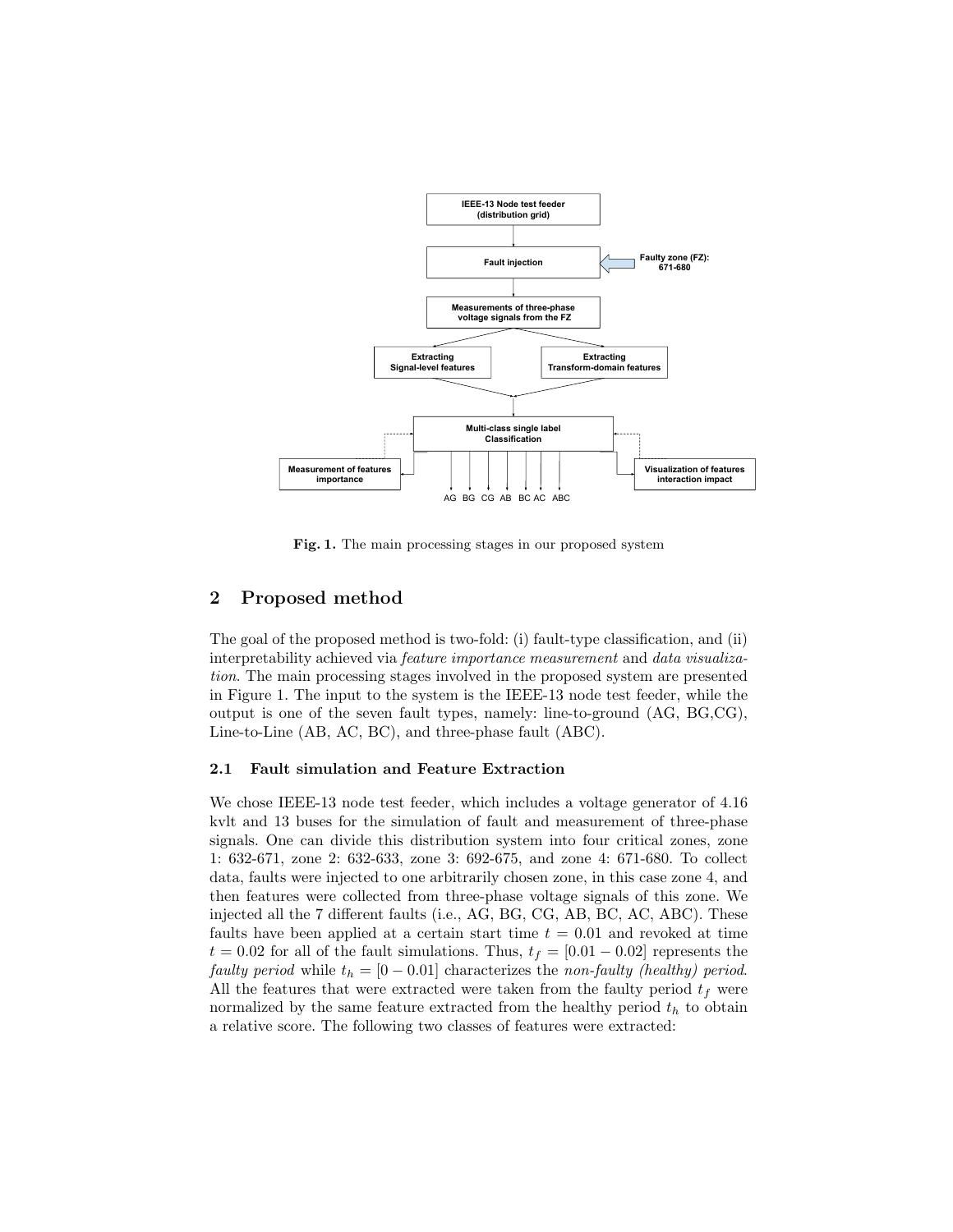- Signal-level features: Six features were extracted from raw voltage data of three phases. They include the 1st to 4-th moments: mean, standard deviation, skewness, kurtosis together with the energy and the maximum level of the signal.
- Transform-domain features: In addition, we extracted features based on discrete Fourier transform (DFT), to obtain richer information about frequency of the signals. After applying DFT, from the computed spectrum we extracted similar features as signal-level features.

In total, 12 (6+6) features were collected to represent the features in our labelled training dataset. These two set of features constitute the backbone of many ML systems [3, 2]. To augment the training dataset with further data, the fault resistance value  $R_f$  in the fault detection module was varied by choosing 20 different values in the range of 0.001 to 2 as done in previous works [9, 6]. This resulted in 20 simulations for each of the fault types and a training dataset of 140 samples taking into account all the 7 fault types.

#### 2.2 Fault type classification and interpretability analysis

Fault type classification was done by using two main classifiers: decision tree and k-nearest neighbors. We model the classification task as a multi-class signal label classification — instead of multi-label — since there are more classifiers' choices available for the single-label classification task. For interpretability experiment (see next section), we only use decision tree to keep the discussion simple.

Finding important variables (features) helps to discover the main drivers in a supervised learning classification task. However, this approach does not produce information about the relationship between input variables and how this relationship impacts the ML model outcome (predictions). The approach envisioned in this work contemplates using: (i) a classical feature importance technique to show the contribution of each feature on predictions individually, and (ii) a partial dependence plot (PDP) to understand the relationship between pairs of input variables and predictions. PDP is calculated after the model is fitted on the training data; thus, it is a model-specific feature importance analysis technique (rather than model-agnostic). For example, in our context a PDP can show whether the probability of certain fault increases with signal energy and kurtosis of the frequency signal, a question whose answer does not seem to be trivial. Furthermore, PDP can establish the type relationship between two features: monotonic, linear, or not related. These are important cues that can help the human operator to better inspect/interpret the black-box fault classification predictions with little supervision.

# 3 Results and discussions

The discussion of results is organized into two sections. First, we describe the results of classification and next, we describe the impact of two feature analysis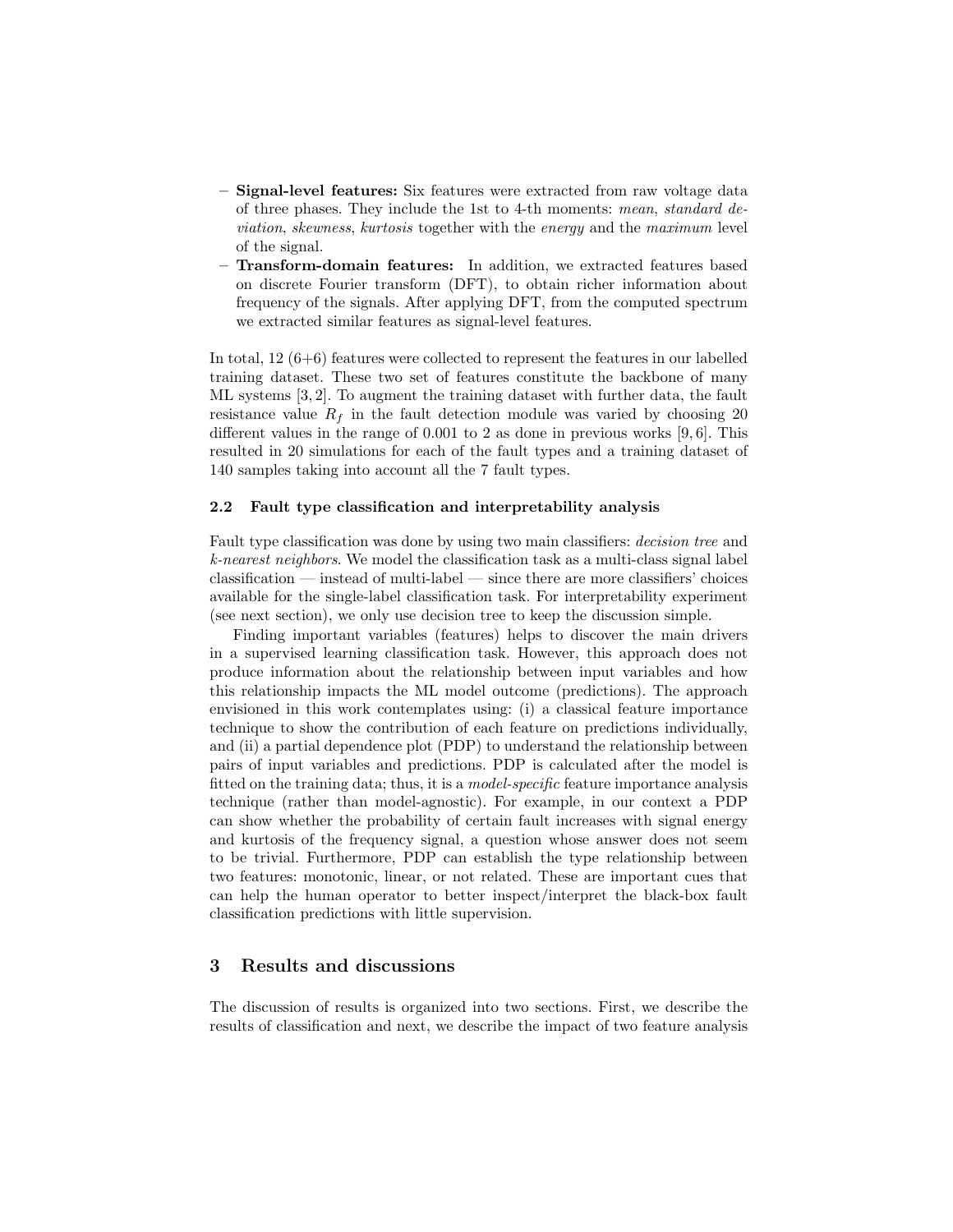techniques on the interpretability of classification predictions.

Classification: Table 1 summarizes the classification results using two classifiers, namely decision tree and k-nearest neighbors, on the basis of a hold-out setting (80%-20%) for training and test set. We can notice that in all the considered experimental cases the average classification accuracy is more than 92%, indicating the discriminative power of the features chosen. The best classification outcome is achieved for the decision tree with the accuracy of 96.42%. Thus, we use decision tree for the next step.

Table 1. Classification accuracy  $(\%)$  using 12 features and two classifiers. For the k-nearest neighbors,  $k = 5$  was used.

|          |       | Classifier decision tree k-nearest neighbors |
|----------|-------|----------------------------------------------|
| Accuracy | 96.42 | 92.85                                        |

Feature analysis and interpretability: Results of feature importance analysis are shown in Fig. 2. In particular, Fig 2-a shows the impact of individual features on fault type classification predictions. According to the results, the most informative features are (i) from signal-level features: energy, mean and kurtosis, while (ii) from *frequency-level features*: energy and mean. Thus, the information that this analysis provides is that both signal-level and frequency-level features can play a role in the classification predictions.

Fig 2-b and Fig 2-c however provide a more meticulous interpretation of the results. These plots are results of utilizing the PDP approach (see Section 2.2) and visualize the impact of mutual feature interactions on the classification outcome. We can note that the two selected features (as an example) in Fig 2-b, i.e., mean−dft and energy−sig are NOT mutually informative; in other words, a change in the values of both of these features does not lead to the increase or decrease in the classification outcome. This is equal to say that mean−dft has all the necessary information encoded in the set {mean**−dft**, energy**−sig**}. Thus, we can safely use **mean\_dft** for the classification task and expect to obtain good classification results. However, as shown in Fig 2-c, for what concerns the interaction between features {mean−dft, kurtosis−sig} a different relation is obtained. We can note that, in this case, both of the features monotonically impact the classification predictions. The highest classification is achieved when feature values are in the bottom-left portion of the figure.

We round off this discussion by highlighting that the results of our study show that the information provided by the PDP analysis for the SG fault type classification task offer new insights that could not be obtained from the classical feature importance analysis technique, as shown in Fig 2-a. For example, while Fig 2-a reports on the impact of the 12 employed features as a group, it does not provide specific insights if the same results could be obtained when a smaller set of features are used. We can see that while some pairs of features are mutually complementary such as mean−dft and energy−sig, there exist other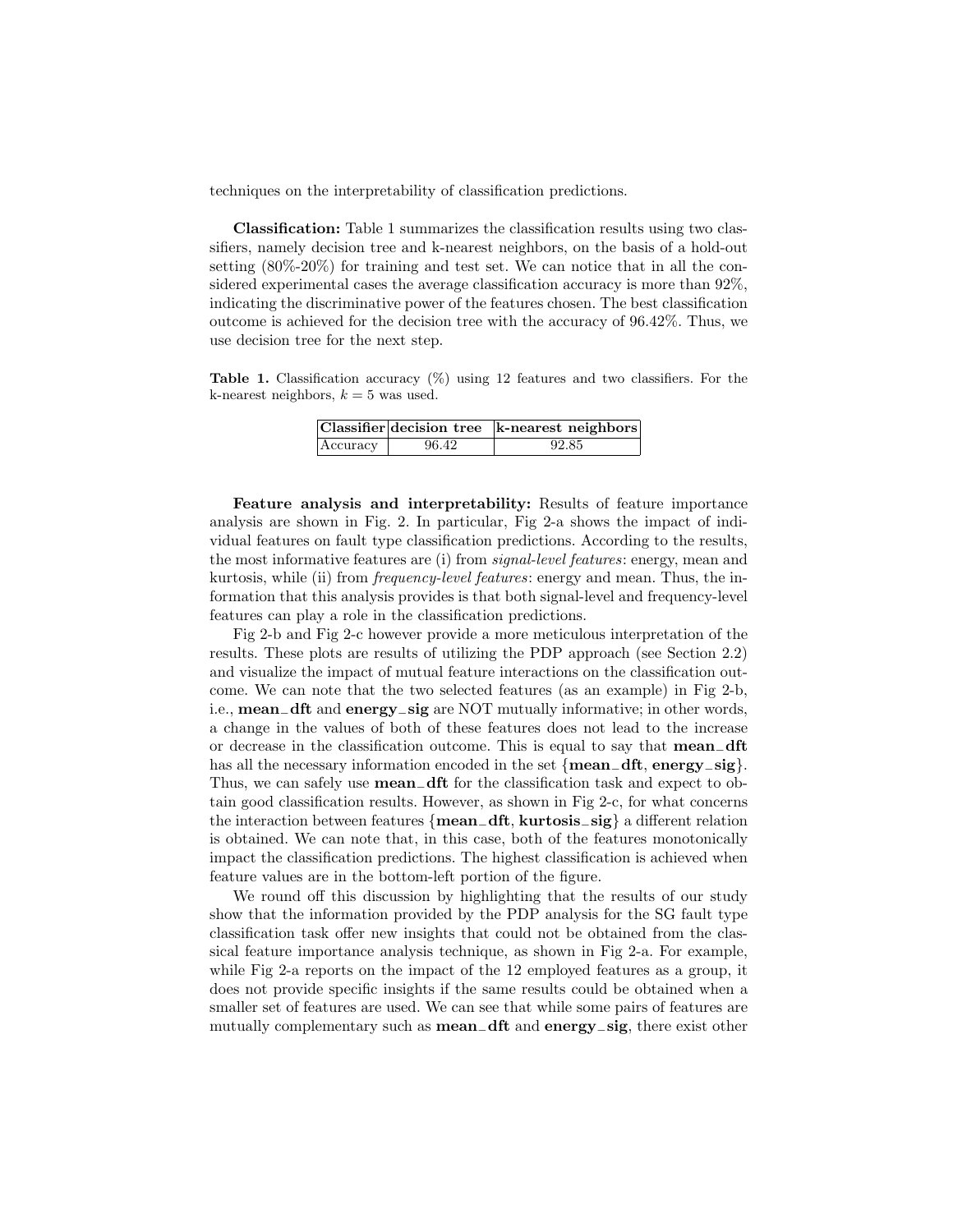

Fig. 2. Results of feature analysis (a) feature importance scores for 12 features by the decision tree (b-c) PDP interaction plots using two dominant features in part (a).

feature pairs that are correlated. This information could eventually be used by the system designer to know (i) which feature(s) to focus on for the extraction phase from the SG signals, (ii) how to represent the feature to obtain more informative features (e.g.,  $n$ -th PDF moment we used), and (iii) by the system human operator to understand the root of specific faults in the system.

# 4 Conclusion and future work

This work presented preliminary results of a large study, in which we focused on the central question of interpretability of ML models in the context of fault prediction for smart grids. First, we classified fault types using two different classifiers, k-nearest neighbors and decision tree, and identified decision tree as the best choice; afterwards, for the interpretability task, we studied the role of two complementary feature analysis techniques, namely feature importance measurement and feature interaction visualization using partial dependence plots (PDPs). We provided insights that can be obtained from the PDP technique on the relationship between features, that could not be found in the classical approach. Our study acknowledges merits of the two complementary feature analysis mechanisms in facilitating offering explanations. For the future work, we plan to extend our dataset by injecting fault to other critical zones, and using a wider set of features. We plan to experiment with larger electrical grids, e.g., IEEE-34, 37 and 123 that are commonly used in the literature [3]. Finally, we consider to study more interpretable models for the core prediction task.

# Acknowledgments

This work has been partially funded by e-distribuzione S.p.A company, Italy, through a PhD scholarship granted to Fatemeh Nazary.